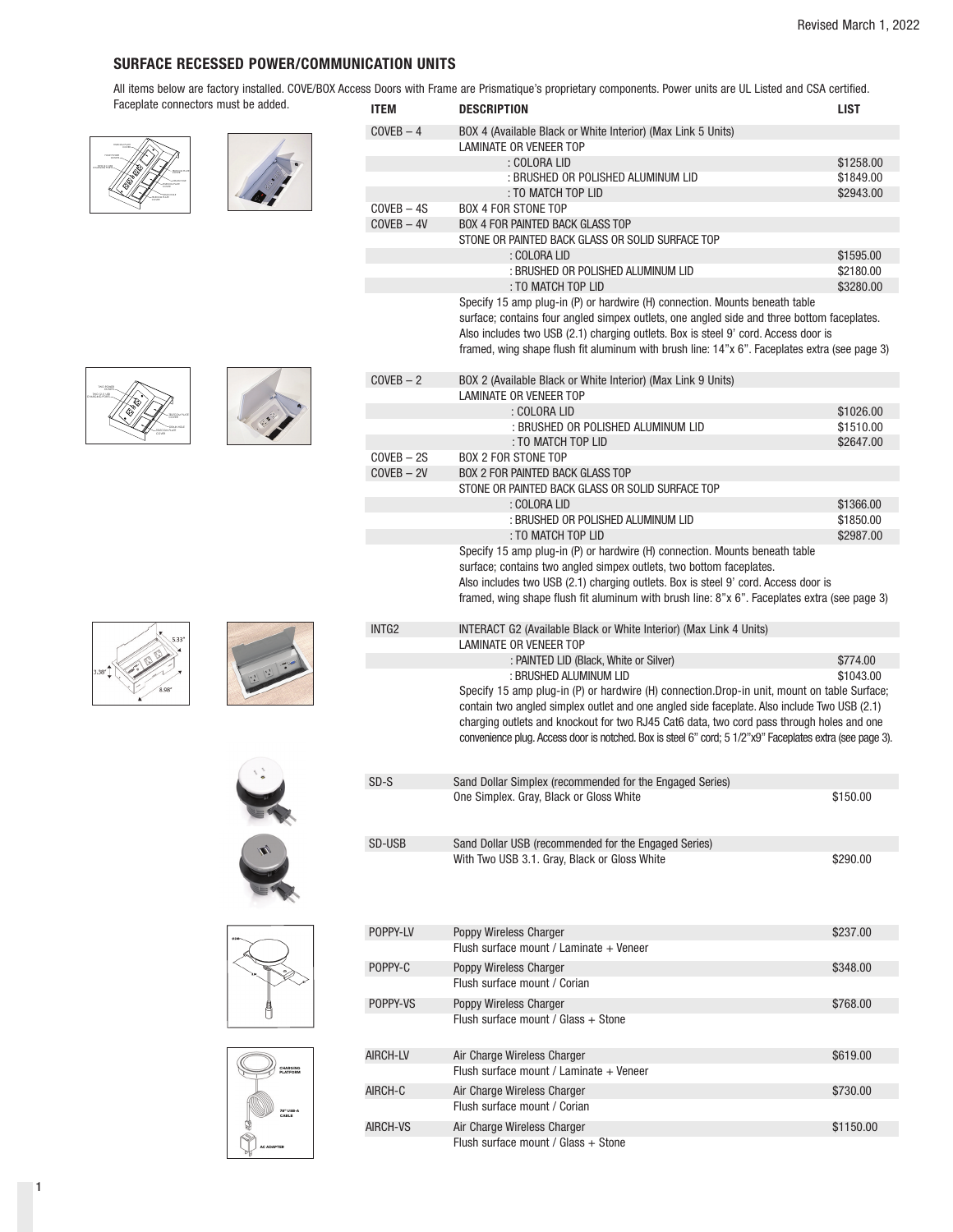## **POWER/COMMUNICATION COVE UNITS and DAISYLINK**

|  | <b>ITEM</b>                                                            | <b>DESCRIPTION</b>                                                                                                                                                                                                                                                                        | <b>LIST</b>                          |  |  |
|--|------------------------------------------------------------------------|-------------------------------------------------------------------------------------------------------------------------------------------------------------------------------------------------------------------------------------------------------------------------------------------|--------------------------------------|--|--|
|  | COVE                                                                   | COVE FLUSH MOUNT UNITS WITH USB CHARGING PORTS<br>$Cove-1-2$ (one simplex + two charging 2.1 USB's)<br>5" x 2 1/2" x 3 1/4" H (Black, White or Silver) 3 prong plug                                                                                                                       | \$546.00                             |  |  |
|  |                                                                        | $Cove-2-2$ (two simplex $+$ two charging 2.1 USB's)<br>5 3/4" x 2 1/2" x 3 1/4" H (Black, White or Silver) 3 prong plug<br>Hardwire version for above<br>Add for Stone $+$ Vidro PBG Tops $+$ Corian                                                                                      | \$570.00<br>\$784.00<br>$+$ \$350.00 |  |  |
|  | COVE-D                                                                 | COVE FLUSH MOUNT UNITS WITH USB CHARGING PORTS AND DATA CAPABILITY<br>COVE-D-2-2 (two simplex + two charging 2.1 USB's + one face plate)<br>9 1/2" x 2 1/2" x 3 1/4" H (Black, White or Silver) 3 prong plug<br>Hardwire version for above<br>Add for Stone $+$ Vidro PBG Tops $+$ Corian | \$603.00<br>\$817.00<br>$+$ \$350.00 |  |  |
|  | COVE-R                                                                 | <b>COVE ROUND SERIES</b><br>COVE-R (two simplex $+$ two charging 2.1 USB's)<br>6" dia x 3 1/4" H (Black, White or Silver)<br>COVE - R2 (one simplex + two charging 2.1 USB's) $5 \frac{1}{4}$ " dia (as above)                                                                            | \$581.00<br>\$571.00                 |  |  |
|  |                                                                        | Hardwire version for above<br>Add for Stone + Vidro PBG Tops + Corian                                                                                                                                                                                                                     | \$795.00<br>$+$ \$350.00             |  |  |
|  | $INTP - DL - PI$                                                       | DAISYLINK POWER INFEED CABLES                                                                                                                                                                                                                                                             |                                      |  |  |
|  |                                                                        | 4 wire, 2 circuit hardwire power infeed<br>72"                                                                                                                                                                                                                                            | \$329.00                             |  |  |
|  | $INTP - DL - IC$                                                       | DAISYLINK INTERCONNECTING CABLES (12")                                                                                                                                                                                                                                                    | \$164.00                             |  |  |
|  |                                                                        | <b>EXTENDED LENGTHS: 24"</b>                                                                                                                                                                                                                                                              | \$210.00                             |  |  |
|  |                                                                        | 36"<br>48"                                                                                                                                                                                                                                                                                | \$225.00<br>\$245.00                 |  |  |
|  | GROM1<br>GROMMET • 2 1/4' dia. PVC<br>(3" dia. Cover). Black or Silver |                                                                                                                                                                                                                                                                                           | \$42.00                              |  |  |
|  | GROM2<br>GROMMET • 1 3/4" dia. PVC<br>(2 3/4" dia. Cover). Black.      |                                                                                                                                                                                                                                                                                           | \$42.00                              |  |  |
|  | GROM3<br>2" dia BRUSHED GROMMET.                                       | (laminate/veneer)<br>(glass/stone)                                                                                                                                                                                                                                                        | \$189.00<br>\$269.00                 |  |  |
|  | GROM4<br>2" dia POLISHED GROMMET.                                      | (laminate/veneer)<br>(glass/stone)                                                                                                                                                                                                                                                        | \$199.00<br>\$290.00                 |  |  |
|  | GROM5<br>2 1/2" dia BLACK METAL GROMMET.                               |                                                                                                                                                                                                                                                                                           |                                      |  |  |
|  |                                                                        | (laminate/veneer)<br>(glass/stone)                                                                                                                                                                                                                                                        | \$138.00<br>\$248.00                 |  |  |
|  | GROM6                                                                  |                                                                                                                                                                                                                                                                                           |                                      |  |  |

1 1/4" dia CHROME GROMMET. POLISHED, SATIN, BLACK OR (laminate/veneer) \$181.00<br>MATTE BLACK (glass/stone) \$281.00 MATTE BLACK (glass/stone)